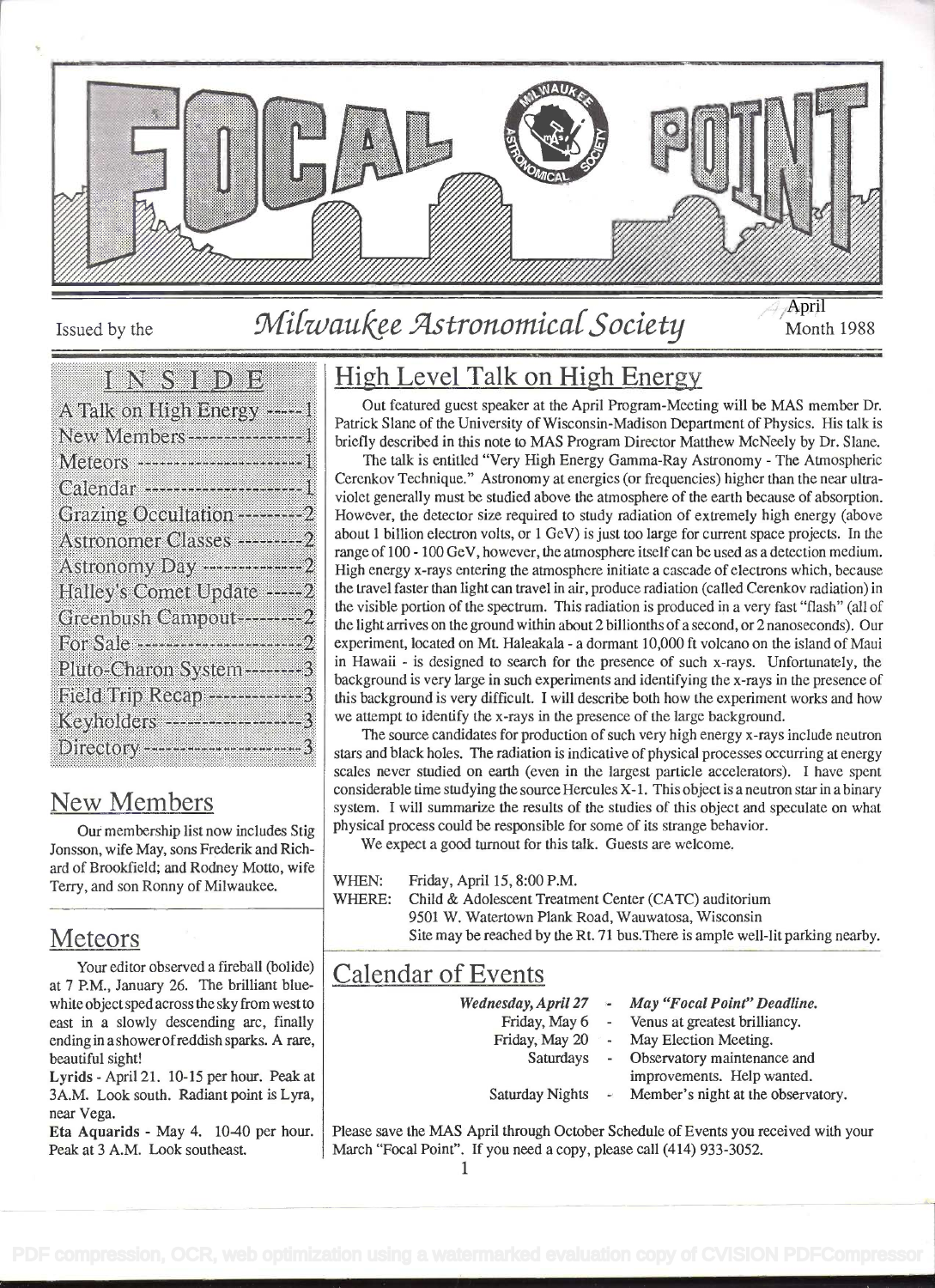## Grazing Occultation

Grazing occultation of SAO 98552. April 24-25 2:03 U.T. (9:03 P.M. CDT) Sunday night.

This graze will feature a 7.3 - 8.8 double star. The Moon will be 61% sunlit and the graze will occur 16 degrees from the bright cusp. A cable expedition for this favorable graze is planned but the exact position has  $|A$ not been determined. Information will be available on request. Please call 475-9418.

### Astronomy Day

Saturday, April 23, will be observed at the observatory from 2- <sup>1</sup>1 P.M. Everyone, including the general public, is invited.  $\big|$  May 21 -There will be programs and viewing. Rain or shine, our facilities will be open.

The observatory is located in New  $\vert$  May 28 -Berlin on Observatory Road about 1 mile west of Calhoun Road (KX). Watch for the entrance sign and attendants. Call 542-9071 if you're lost.

It goes without saying we'll need some volunteer help for parking cars, crowd control, guiding, manning 'scopes, or to spell other workers.

# Halley's Comet Update

The recent passage of Halley's comet has left a wealth of information in it's wake which will take years to analyze and record.

MAS comet specialist John Geraci rec ommends "Astronomy and Physics: A European Journal" (Nov. 1987) as a very informative, up-to-date book about data collected on Halley's comet. It contains International Halley's Watch (IHW) worldwide astronomical observations, photos by non-professionals, extensive data, studies, and illustrations.

The exhaustive 933 page work may be found in the U. W. Milwaukee periodical section of the library which is located in the college basement.

Jet Propulsion Laboratory will also be issuing a summary.

## For Sale

Celestron Schmidt-Cassegrain 5" f/10 (1250mm) reflector telescope. Offer indudes case, mirror star diagonal, visual back, 25mm ocular, and T-mount for a Canon camera. Price: \$ 450.00.

Please call Mr. Herron Eckstein, 8801 W. Layton Ave., Greenfield, Wisconsin. 53228 (425-0473).

## Amateur Astronomer's Series Classes

These classes are informal, low keyed classes on basic observing techniques and telescope selectibn, use and maintenance. They will be held at 7:00 P.M. at the observatory on the Saturdays listed. If you are a beginner to astronomy or an intermediate observer looking for specific info, these classes are right up your alley. You don't even have to take notes, as there will be handouts summarizing salientpoints. After class, stick around for the hands on workshop, described below.

| Apr 30 | $\overline{\phantom{a}}$ | Reading the Celestial Roadmap                                |
|--------|--------------------------|--------------------------------------------------------------|
|        |                          | The Small, Faint & the Diffuse: Finding Celestial Objects    |
|        |                          | Workshop: Take out Portascopes & find a few Messier objects! |
|        |                          |                                                              |

- May 7 Neóphyte's Guide to Telescopes All the Extras - Accessories Workshop: Those Amazing Nebular Filters!
- What's Your Power? Workshop: Finding the field of view of your eyepieces by timing stars.
- Cleaning & Collimation of a Newtonian Telescope Workshop: Bring in your dirty telescope mirror for cleaning!

If time permits, there will also be an opportunity for all who attend to be given instructions on the use of the large 12.5 " telescope, so you can use this telescope on Saturday Member's nights.

As a reminder to observers, the MAS offers the Messier Club Observer's Handbook if you send a 8.5" x 11' SASE with 66 cents postage to: Lee Keith, Herschel/Messier Club Coordinator, 1239B E. Randolph Ct., Milwaukee, Wisconsin 53212. It Contains a wealth ofinformation on observing techniques and hints, as well as detailed maps to find the more elusive Messier objects. Best of all, its FREE!

## Greenbush Spring Camp-Out

Once again, anyone who wants to rough it a bit may join the Star-Party camp-out at Greenbush. The moon will be new. A dark, clear sky is a real treat.

Bring your tent, 'scope, warm clothes and firewood to group site #6. The date is Friday through Sunday, April 15-17.

Call John Asztalos at 258-5626 for full details.